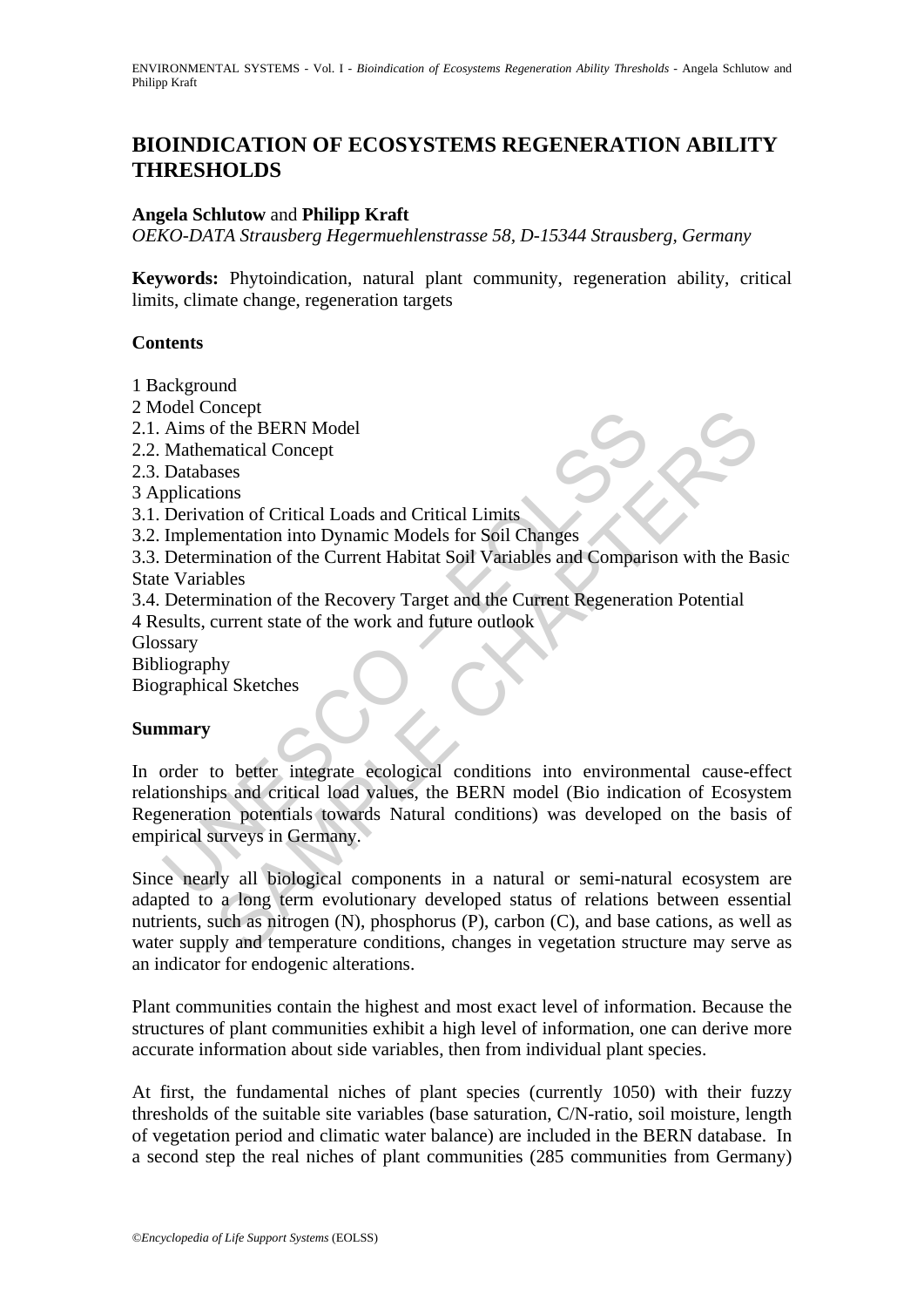are integrated by combining the fuzzy fundamental niches of the consistent plant species with the minimum operator of the fuzzy logic. The real existing combinations of site variables are classified to basic site types.

This Access-database enables the user of the BERN-model to assess the current regeneration ability, to quantify the critical limits and critical loads of natural plant communities for eutrophying and acidifying depositions, to determine the dynamic change of vegetation structure in the past and future depending on history and future scenarios of utilization, depositions and climate change and to evaluate future options for potential regeneration targets.

## **1. Background**

anthropogenic sulfur and nitrogen emissions reached its culmina<br>1985 over most of middle Europe. Endogenic changes are<br>luctivity of plants and soil organisms and characterized by the<br>tation structure and conversion of humu pogenic sulfur and nitrogen emissions reached its culmination between 1<br>over most of middle Europe. Endogenic changes are indicated by<br>y of plants and soil organisms and characterized by<br>structure and conversion of humus s The anthropogenic sulfur and nitrogen emissions reached its culmination between 1975 and 1985 over most of middle Europe. Endogenic changes are indicated by the productivity of plants and soil organisms and characterized by the changes of the vegetation structure and conversion of humus structure. Before strong industrialization in middle Europe most ecosystems had not or only slightly been influenced by pollutions.

The spontaneous natural vegetation was adjusted to a site specific nutrient storage with a steady-state relationship between carbon, nitrogen, phosphorus, calcium, potassium and magnesium in connection to the site specific supply of water and temperature.

If, through nutrient input or nutrient loss the same relationship is reached at a higher or lower trophic level, a new natural (or potentially natural) plant community, typical for the habitat may immigrate. A certain number of sites in middle Europe are currently characterized by a relationship of essential nutrients caused by soil-chemical processes as a result of anthropogenic eutrophication and acidification during the last decades, which did not exist in middle Europe before 1960.

The main consequence was the reduction of vitality and ecosystem's functional efficiency, first for some individuals, then later including entire local populations. Persisting this extinction were plant species with very large ecological niche widths. Later, the original, over centuries developed natural plant community is no longer existent - only fragments remain or new derivate communities of few species settle in.

The investigation of the current state of the anthropogenic change has to implement the natural balance between site and vegetation as a starting point. The state variables, which are anthropogenically difficult to influence ("basic state variables with slow dynamics"), have been determined for the basic state site classification. The vegetation, which reflects the basic state variables with slow dynamics, is defined as the "basic form of vegetation".

The basic forms of vegetation, which are included in the BERN model, are the plant communities with self regenerating and self regulating ability in the sense of TÜXEN (1957) (see glossary) in their steady-state sociologic-dynamic balance and harmony with site conditions. Succession phases as a result of short term transient conditions and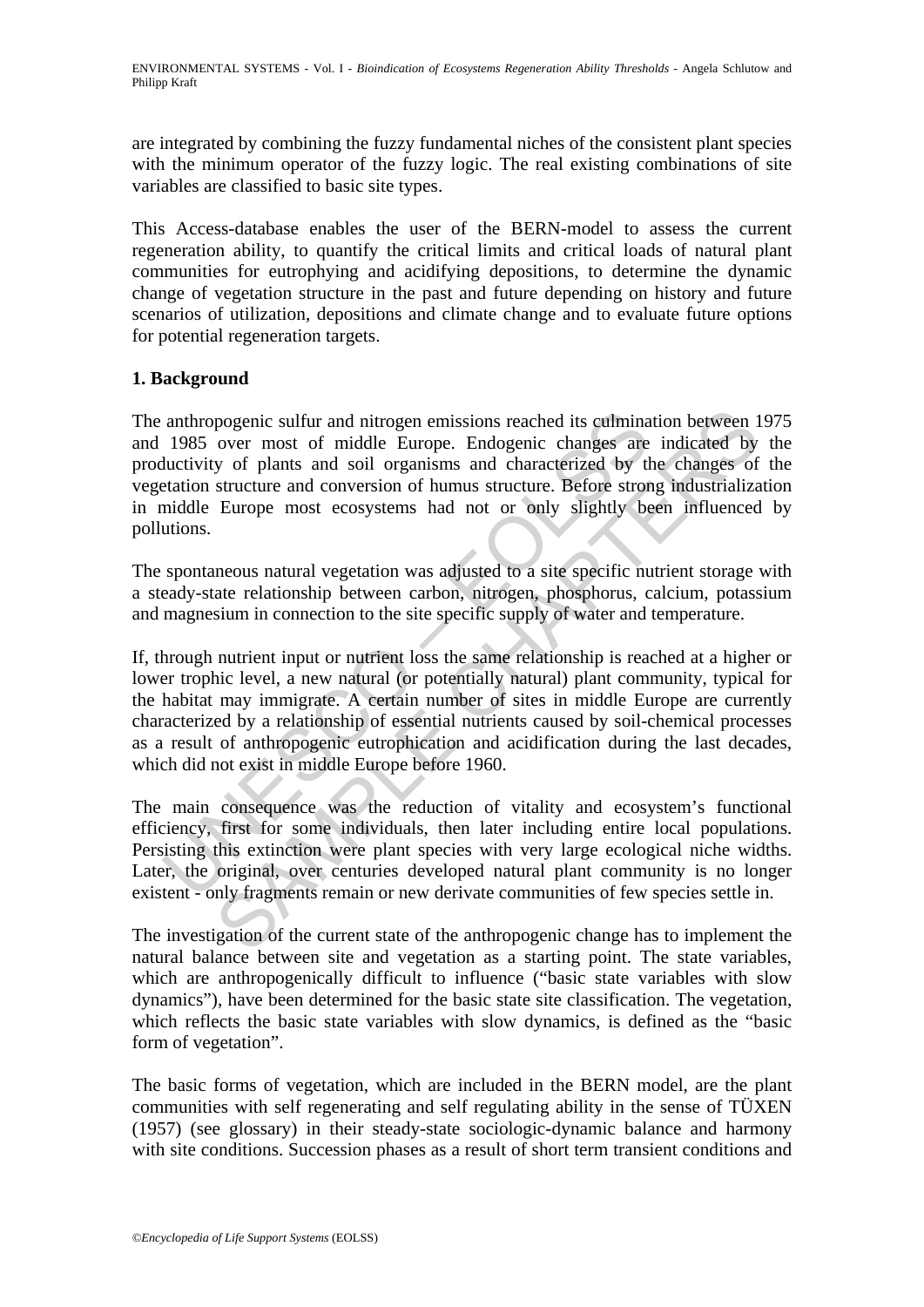gradual variations in space in overlapping boundary ecotones are neglected and not included in the BERN model. Only non- or rarely extensively utilized communities are considered, because the species balance due to competition is staying in homeostasis over a long time, and therefore the indicator value of changes is meanly forced by pollutions.

These basic plant communities have been described and classified comprehensively in the literature about the flora of Europe before 1960, as natural plant communities for woodland, fen and swamp, or as semi-natural communities for extensive dry grassland and heath (in the following summarized to the term "natural basic plant communities").

A great amount of knowledge is available about the qualitative relation between site properties and the indicated plant communities. In order to transform the not exact expert knowledge into exact mathematical formulas the BERN model uses the approach of a fuzzy correlation (see glossary) of site types to plant species regarding empirical experiences about plant physiology and plant competition. The degree of the fuzzy correlation is determined by a distribution function of possibilities of plant occurrence in dependence on one or more site variables ranging from 0 to 1.

This definition in accordance to the definition of the ecological niche after HUTCHENSON (IN: SHUGART 1984) describes the ecological niche as an ndimensionally hyper volume in the functional space of all site factors.

example into exact mathematical formulas the BERN model<br>fuzzy correlation (see glossary) of site types to plant species r<br>eriences about plant physiology and plant competition. The de<br>lation is determined by a distribution wledge into exact mathematical formulas the BERN model uses the approximation (see glossary) of site types to plant species regarding empirical is about plant bysiology and plant competition. The degree of the fit is deter WHITTAKER et al. (1973) distinguishes fundamental and real niches. The fundamental niche corresponds to the hyper volume, which is defined by the fuzzy conditions of plant adaptation to the exogenous site factors, excluding the endogen competitive factor between the plant species. This range of occurrence possibilities is determined by the physiological and genetic properties of the plant species and changes only slowly by evolution.

The real niche is a result of the social properties determined by the competitive power of a particular species and its ability to reproduce, in comparison to all other existing species at the site. While the fundamental niche is normally bell-shaped, the curve for the real niche can be very different and may exhibit for example two peaks.

Due to the difficulties in describing competition between different plant species to each other at one site, the BERN model describes in the first stage only the fundamental niches of the plant species. In a second stage the real niche of the whole plant community is modeled.

Other common approaches like ordination or bioindication based on species (e. g. by ELLENBERG 1996) are not suitable for the BERN model. It is not possible to predict the occurrence of plant species on the basis of site variables, due to not predictable competition influences. In order to model the real possibility of a species the points of dynamic competition equivalents between all species at a site had to be considered.

But there is not enough knowledge about these equivalent points of the species among each other. However, it is possible to predict the possibility degree for a natural plant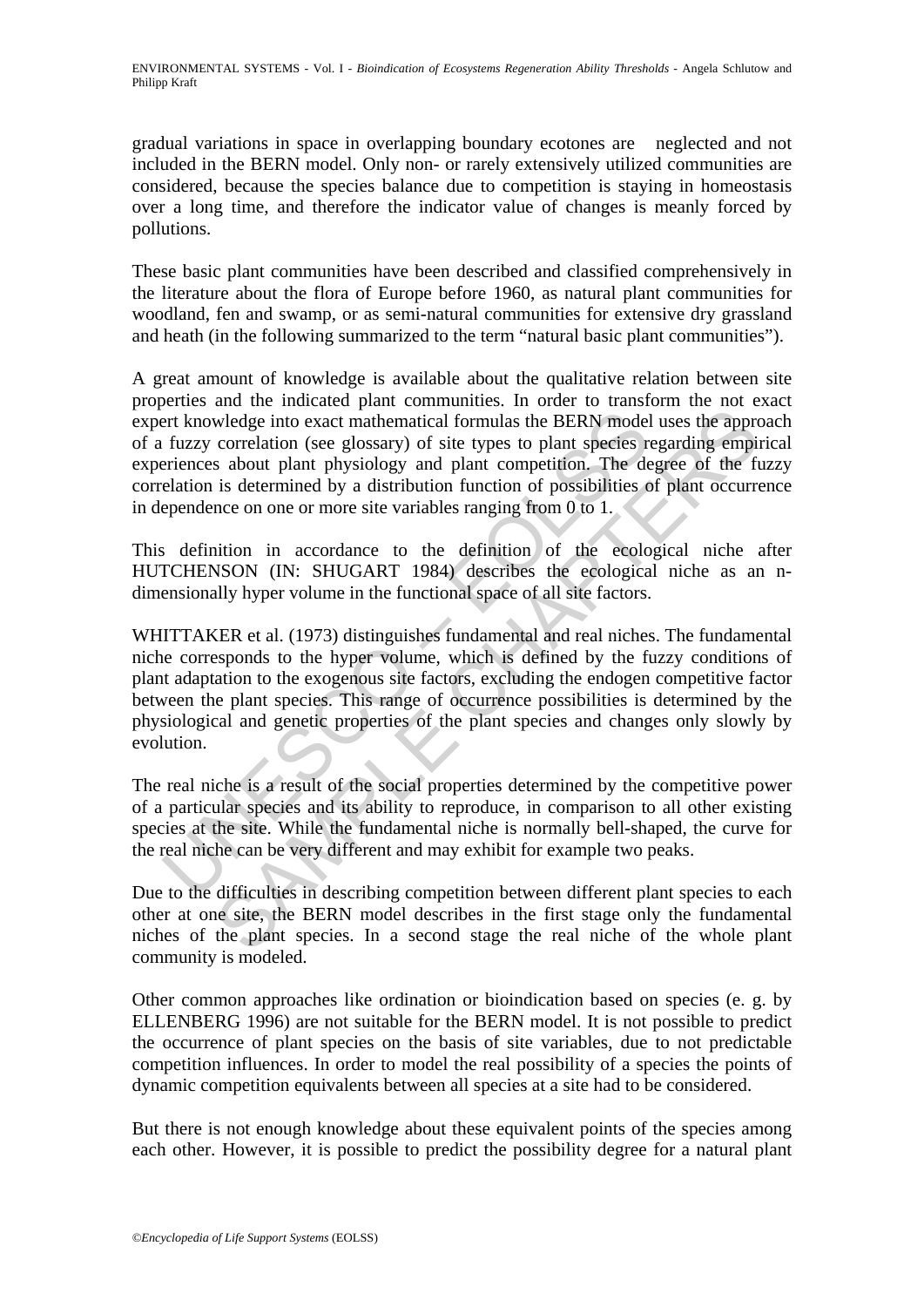ENVIRONMENTAL SYSTEMS - Vol. I - *Bioindication of Ecosystems Regeneration Ability Thresholds* - Angela Schlutow and Philipp Kraft

community occurrence, since it represents the present final solution of long term competition balance between the species.

There is enough published expert knowledge about natural plant communities with respect to their preferred site type. To use this knowledge for determining the fundamental niche of the whole community, in the next stage of the BERN model combines the fundamental niches of those plant species, which mainly constitute the community.

 For this reason we regard only the native species, which occur consistently in this community (see Section 2.2). The assemblage of consistent plant species of a plant community do not vary significantly within a climatic region or at a short time scale, if the site state variables do not vary significantly in space or change in time.

The niches of a natural basic plant community then show the basic state variable ranges of a site type.

## **2. Model Concept**

## **2.1. Aims of the BERN Model**

The concept of the model contains 6 steps:

- The determination of the basic state variables a) with slow dynamics b) with fast dynamics and their classification to basic state site types
- Assignment of basic natural plant communities to the basic state variable ranges of the basic state site types
- The determination of the variables with fast dynamics at a currently observed site and the comparison with the basic state variables of the basic state site type.
- The determination of the regeneration target and their regeneration potentials.
- niches of a natural basic plant community then show the basic state<br>site type.<br> **Concept**<br> **Concept**<br> **Concept**<br> **Concept**<br> **Concept**<br> **Concept**<br> **Concept**<br> **Concept**<br> **Concept**<br> **Concept**<br> **Concept**<br> **Concept**<br> **Concept**<br> The state and basic plant community then show the basic state variable random of a natural basic plant community then show the basic state variable range.<br>
Soncept<br>
Soncept<br>
Soncept<br>
of the BERN Model<br>
of the model contain **•** Derivation of the critical loads for eutrophying and acidifying depositions and the critical limits (indicated as C/N ratio and base saturation) in the root zone for (1) structural changes of natural basic plant community and (2) the irreversible loss of the ability of regeneration of every natural plant community
- Determination of suitable potential natural communities taking into consideration, predicted sulfur and nitrogen depositions as well as the predicted climate change in the dynamic BERN – model

#### **2.2. Mathematical Concept**

The distribution function of possibility ("DFP") of a plant species occurrence depending on a site variable has to be heuristically derived since a theoretical derivation is not available (ROBERTS 1986). At first the fuzzy thresholds of the basic state variables for the plant species occurrence, which are consistent in a natural basic plant community, are determined and put into the data base of the BERN model.

Site factors are usually not independent from each other. In order to consider several factors of a real existing site type, the fuzzy conditions of the single factors are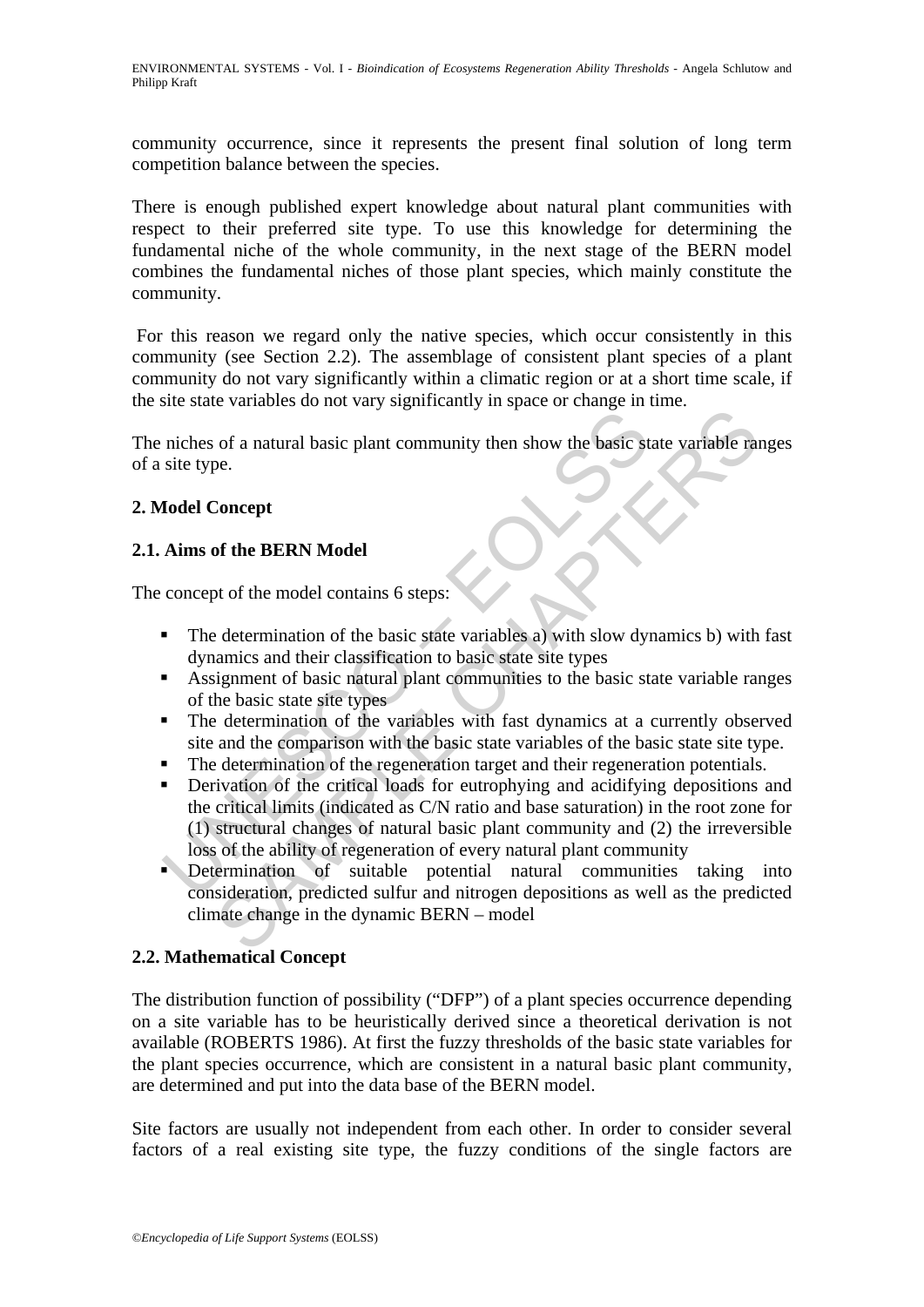combined within the BERN model. This step is necessary to declare the range of the functional n-dimensionally space in which the plant species exists.

The DFP for the whole plant community should be assessed such that all plant species, which mainly constitute the plant community (all consistently occurring plant species in the community) determine the DFP of the plant community. The combination of the ndimensional DFP has to be evaluated in a way that the possibility space of the plant community reaches the highest values at the point where the most consistent species have their highest possibility values.

Since the DFP of a community is defined by the DFP of its consistent plant species, application of the function to the n-dimensional vector of all relevant site variables of one site type is trivial.

implementation into other models, e.g. critical load assessment<br>4), using exact defined quantities like critical limits (UN/EC<br>mage the fuzzy quantity of site variables for a plant community intity<br>by assessing a so calle Example and introduced is, e.g. critical load assessment models (UN)<br>mg exact defined quantities like critical limits (UNMECE 2004) need<br>fuzzy quantity of site variables for a plant community into a classical si<br>assessing The implementation into other models, e.g. critical load assessment models (UN/ECE 2004), using exact defined quantities like critical limits (UN/ECE 2004) needs to change the fuzzy quantity of site variables for a plant community into a classical sharp quantity by assessing a so called  $\alpha$ -level-quantity. Therefore a threshold of possibility has to be given. All elements with contribution values which lie above this threshold are elements of the  $\alpha$ -level-quantity.

According to the definition of the critical loads (see glossary), the maximum stress loads of one or more pollutants are met (but not exceeded) as long as changes in the structure or/and functionality specified sensitive elements of the environment do not occur. Therefore biologically determined critical load results from a threshold value of the possibility function of the natural basic plant community.

A reasonable threshold value is the possibility degree of 0.5. At this value of the site variable (critical limit), the natural basic plant community has only half the possibility of its occurrence. At this point, either the steady-state structure of the natural basic plant community could be reproduced or the basic structure could change even further up to the extinction of the natural basic community.

## **2.3. Databases**

At first for calibrating and testing the BERN model, our investigation areas were the Northern lowlands of Germany and the low mountains of Saxony. After the successful verification of the results and practical applications of the BERN model we integrated all published natural basic plant communities indicating the typical basic site types of Germany. Currently, the database consist 143 natural basic plant communities of woodland and 140 basic plant communities of grassland, heaths, fens and swamps.

For the area of Germany we evaluated 28 907 vegetation plots  $(=$ "releveés") with additional information about site state variables which have been published before 1960. We also integrated our own vegetation releveés and measurements of soil variables on 1689 plots into the evaluation. Dynamic changes of forest vegetation structure we verified on the basis of 72 German Level-II-Plots of the Forest Investigation Program.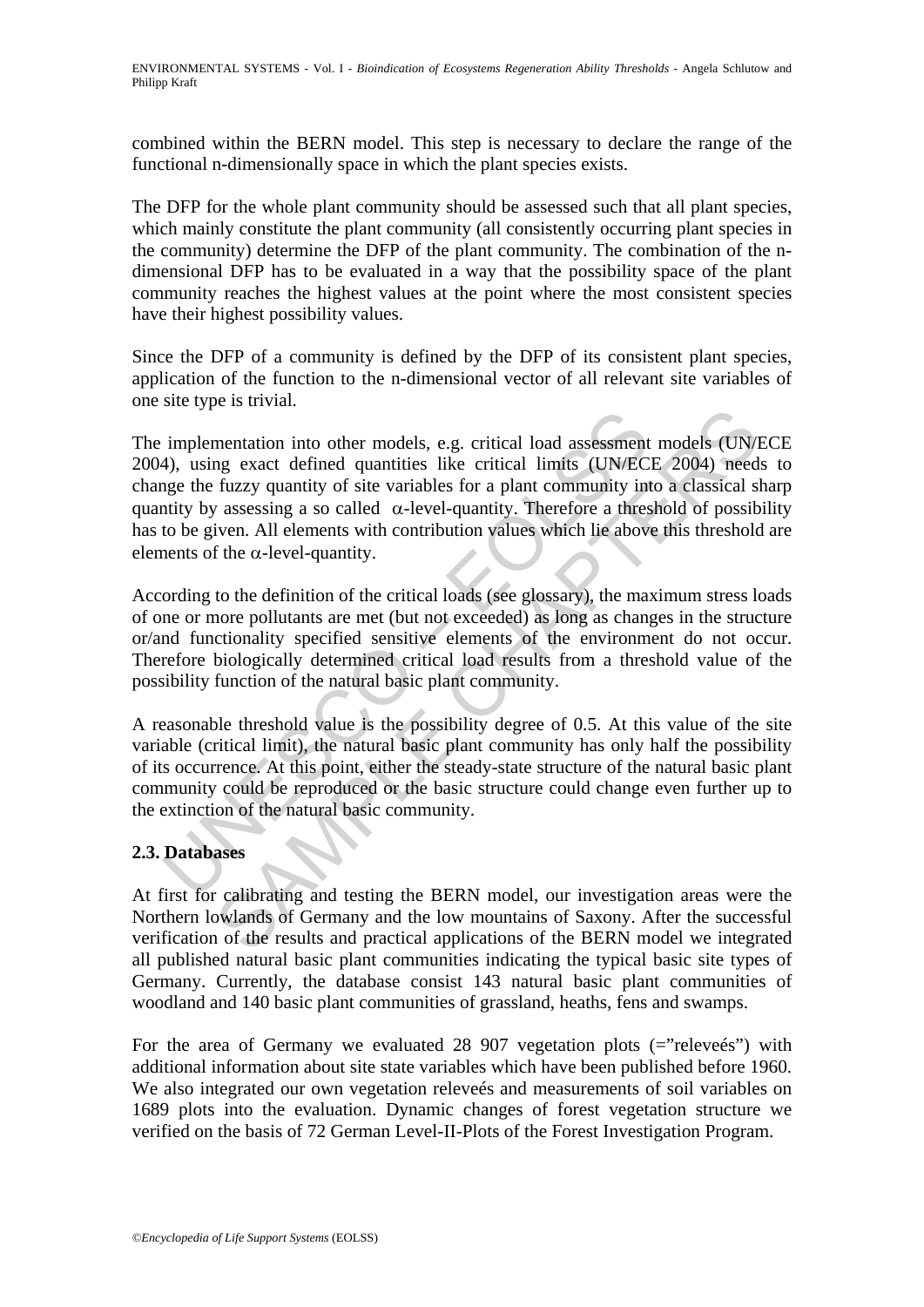In the BERN model database the natural basic plant communities are assigned to basic site types taking into consideration the basic state variables with slow dynamics in geological time-frames, e. g. type of climatic region, altitude zone, relief type, exposition type, soil type/parent material group.

To these plant communities, the consistently occurring plant species have been assigned. In the BERN database the consistent plant species of all relevant natural plant communities are described by their possibility ranges of the basic state variables with fast dynamics in geological time-frames (type of hydromorphy (degree of water saturation), humus form, using type, C/N-ratio, base saturation (or pH respectively) as well as by variables with fast dynamics observed recently due to climate change processes (length of the vegetation period and climatic water balance).

influence of phosphorus has still to be neglected in the BERN<br>raction with the plant species occurrence could not be verifie<br>erimental evidence. Presently, we have an input of 1050 plant<br>ables ranges.<br>TO ACCESS ALL THE 26 nce of phosphorus has still to be neglected in the BERN model, since<br>with the plant species occurrence could not be verified satisfactorily<br>all evidence. Presently, we have an input of 1050 plant species with t<br>anges.<br><br>CO The influence of phosphorus has still to be neglected in the BERN model, since the interaction with the plant species occurrence could not be verified satisfactorily by experimental evidence. Presently, we have an input of 1050 plant species with their variables ranges.

# TO ACCESS ALL THE **26 PAGES** OF THIS CHAPTER, Visit: http://www.eolss.net/Eolss-sampleAllChapter.aspx

#### **Bibliography**

- - -

CLEMENTS, F. E.: (1916), *Plant succession*. Carnegie Institute Washington Publication 242:3-45 [This is the first description of plant's development under conditions of competition in space and time]

ELLENBERG, H.: (1996), *Vegetation Mitteleuropas mit den Alpen in ökologischer, dynamischer und historischer Sicht*, Ulmer, Stuttgart, 1095 pp. [Description of the middle European vegetation including Alps. This work contains the "Ellenberg-values" of all middle European plant species regarding their preferred optimum of 8 abiotic environmental factors, i. e. relativ numbers between 0-10]

HUTCHENSON, G.L.: (1981), *Ecological niche*. In: SHUGART H. H.: 1984, *A Theory of Forest Dynamics*, Springer, New York, p. 185 [describes the ecological niche as a n-dimensionally hyper volume in the functional space of all site factors]

IPCC: (2000), *Climate change 2000*. Cambridge University Press, Cambridge, 146 pp. [The International Panel on Climate Change predicted the world wide changes of climatic parameters on the basis of several scenarios of the economical development in the world]

ROBERTS, D. W.: (1986), *Ordination on the basis of fuzzy set theory*, Vegetatio 66: 123-131 [Method for assignation plant species´ occurrence to environmental factor gradients]

SVERDRUP, H., WARFVINGE, P.: (1993), *The effect of soil acidification on the growth of trees, grass and herbs as expressed by the (Ca+Mg+K)/Al ratio*. Reports in Ecology and Environmental Engineering 2, Lund University, Lund, Sweden, 177 pp. [List of recently published critical base cation to aluminumratios of several trees and forest ground species]

TÜXEN, R., (1957). *Entwurf einer Definition der Pflanzengesellschaft (Lebensgemeinschaft)*. Mitteilungen der Floristisch-Soziologischen Arbeitsgemeinschaft (6/7):151. [This fundamental basis for all botanists